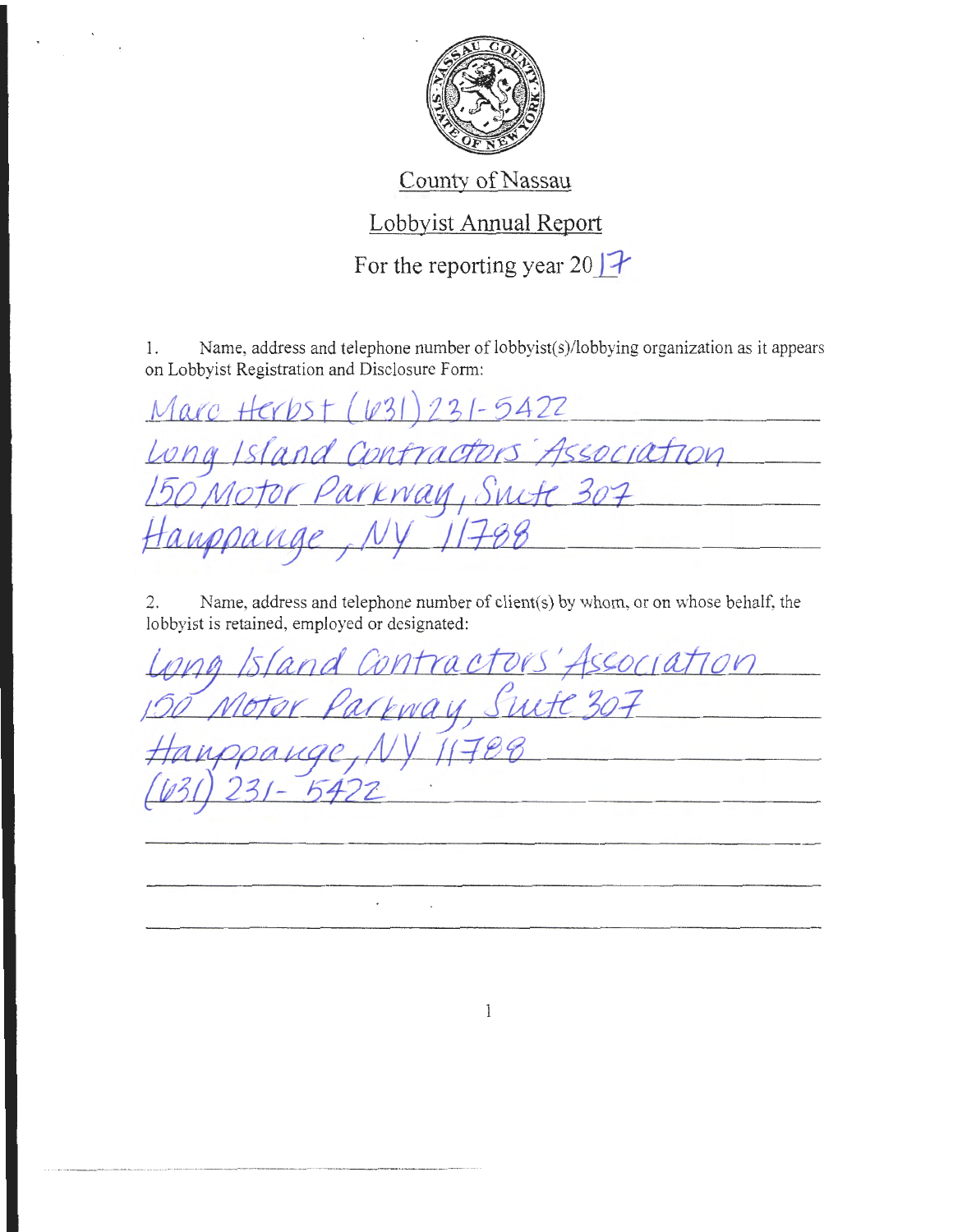3. A description of the subject or subjects on which each lobbyist retained, employed or designated by such client has lobbied:

ansportation and infrastructure tracto coment proc SC

4. Names of the persons and agencies before which such lobbyist has lobbied:

*U 14J1* hf *Lt* !f-C/kb1L< of Public Works.

5. List below amounts for any compensation paid or owed to the lobbyist during the prior year for the purposes of lobbying. Such amounts shall be detailed as to amount, to whom paid and for what purpose.

| Amount Details |               |
|----------------|---------------|
|                | none          |
|                |               |
|                | $\sim$ $\sim$ |
|                |               |
|                |               |
|                |               |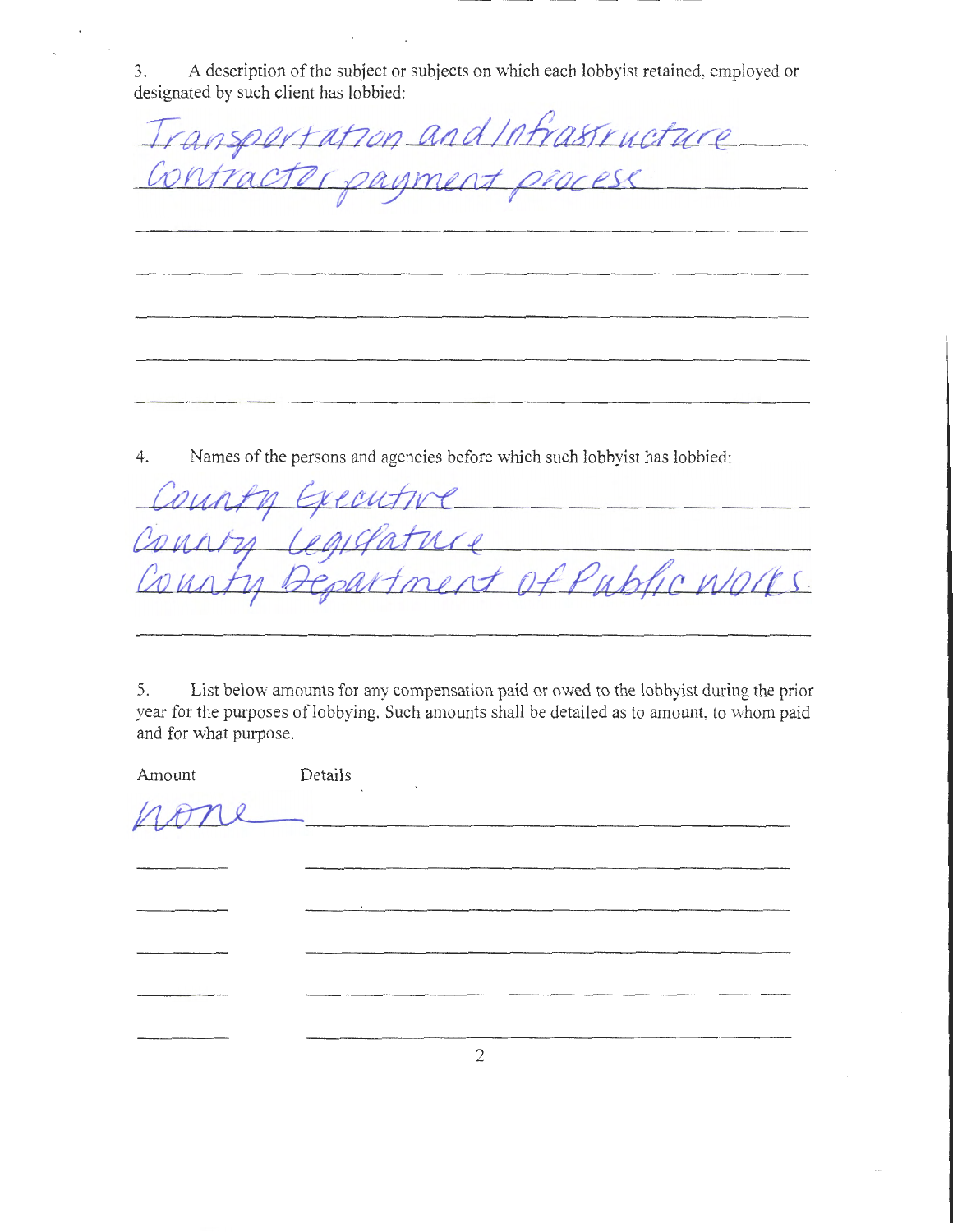| 6. | List below the cumulative total amounts earned for lobbying throughout the year: |
|----|----------------------------------------------------------------------------------|
|    | non                                                                              |

7. List below the expenses incurred or expensed by lobbyist for the purpose of lobbying:

Amount Details

nor

 $\sqrt{t}$ 

**Continued for the State**  $\epsilon$  $\epsilon$  $\sim$ 

 $\mathfrak{Z}$